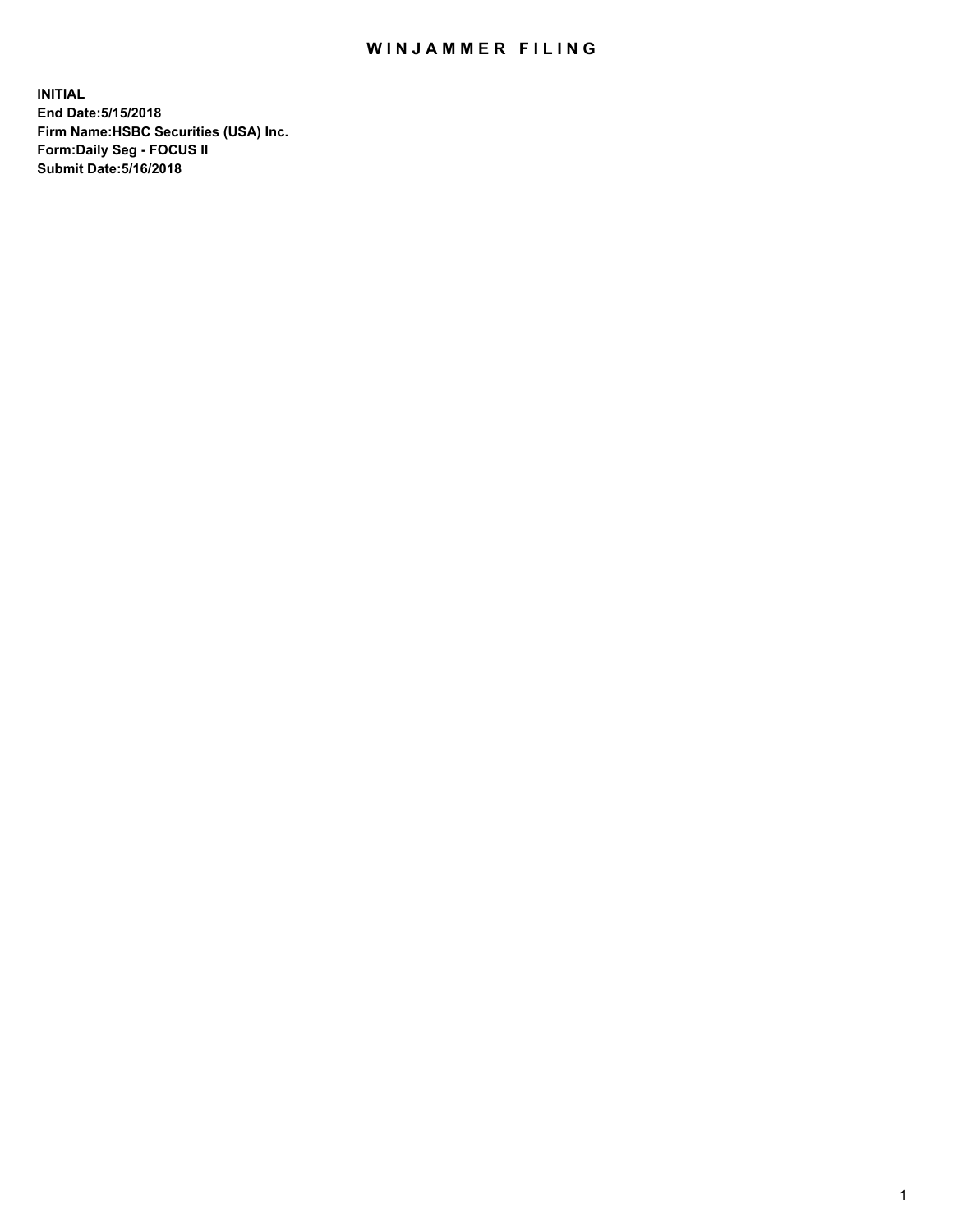## **INITIAL End Date:5/15/2018 Firm Name:HSBC Securities (USA) Inc. Form:Daily Seg - FOCUS II Submit Date:5/16/2018 Daily Segregation - Cover Page**

| Name of Company<br><b>Contact Name</b><br><b>Contact Phone Number</b><br><b>Contact Email Address</b>                                                                                                                                                                                                                         | <b>HSBC Securities (USA) Inc.</b><br><b>Michael Vacca</b><br>212-525-7951<br>michael.vacca@us.hsbc.com |
|-------------------------------------------------------------------------------------------------------------------------------------------------------------------------------------------------------------------------------------------------------------------------------------------------------------------------------|--------------------------------------------------------------------------------------------------------|
| FCM's Customer Segregated Funds Residual Interest Target (choose one):<br>a. Minimum dollar amount: ; or<br>b. Minimum percentage of customer segregated funds required:%; or<br>c. Dollar amount range between: and; or<br>d. Percentage range of customer segregated funds required between: % and %.                       | 147,000,000<br><u>0</u><br><u>00</u><br>00                                                             |
| FCM's Customer Secured Amount Funds Residual Interest Target (choose one):<br>a. Minimum dollar amount: ; or<br>b. Minimum percentage of customer secured funds required:%; or<br>c. Dollar amount range between: and; or<br>d. Percentage range of customer secured funds required between: % and %.                         | 25,000,000<br><u>0</u><br><u>00</u><br>00                                                              |
| FCM's Cleared Swaps Customer Collateral Residual Interest Target (choose one):<br>a. Minimum dollar amount: ; or<br>b. Minimum percentage of cleared swaps customer collateral required:%; or<br>c. Dollar amount range between: and; or<br>d. Percentage range of cleared swaps customer collateral required between:% and%. | 95,000,000<br><u>0</u><br><u>00</u><br><u>00</u>                                                       |

Attach supporting documents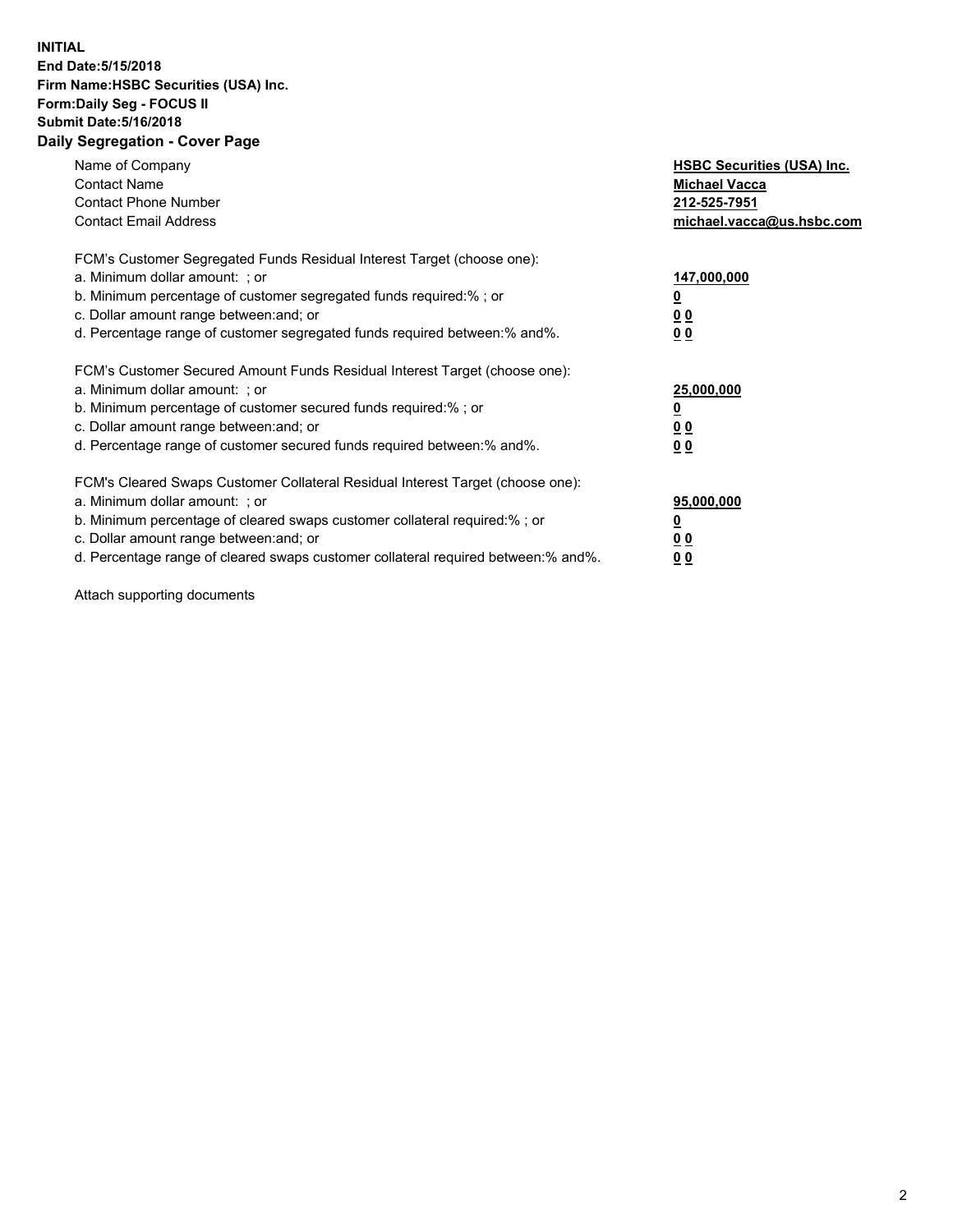**INITIAL End Date:5/15/2018 Firm Name:HSBC Securities (USA) Inc. Form:Daily Seg - FOCUS II Submit Date:5/16/2018 Daily Segregation - Secured Amounts**

|     | Foreign Futures and Foreign Options Secured Amounts                                         |                            |
|-----|---------------------------------------------------------------------------------------------|----------------------------|
|     | Amount required to be set aside pursuant to law, rule or regulation of a foreign            | $0$ [7305]                 |
|     | government or a rule of a self-regulatory organization authorized thereunder                |                            |
| 1.  | Net ledger balance - Foreign Futures and Foreign Option Trading - All Customers             |                            |
|     | A. Cash                                                                                     | 111,289,729 [7315]         |
|     | B. Securities (at market)                                                                   | 93,662,300 [7317]          |
| 2.  | Net unrealized profit (loss) in open futures contracts traded on a foreign board of trade   | 42,466,337 [7325]          |
| 3.  | Exchange traded options                                                                     |                            |
|     | a. Market value of open option contracts purchased on a foreign board of trade              | $0$ [7335]                 |
|     | b. Market value of open contracts granted (sold) on a foreign board of trade                | $0$ [7337]                 |
| 4.  | Net equity (deficit) (add lines 1.2. and 3.)                                                | 162,485,692 [7345]         |
| 5.  | Account liquidating to a deficit and account with a debit balances - gross amount           | 1,335,536 [7351]           |
|     | Less: amount offset by customer owned securities                                            | -1,335,536 [7352] 0 [7354] |
| 6.  | Amount required to be set aside as the secured amount - Net Liquidating Equity              | 162,485,692 [7355]         |
|     | Method (add lines 4 and 5)                                                                  |                            |
| 7.  | Greater of amount required to be set aside pursuant to foreign jurisdiction (above) or line | 162,485,692 [7360]         |
|     | 6.                                                                                          |                            |
|     | FUNDS DEPOSITED IN SEPARATE REGULATION 30.7 ACCOUNTS                                        |                            |
| 1.  | Cash in banks                                                                               |                            |
|     | A. Banks located in the United States                                                       | 66,280,688 [7500]          |
|     | B. Other banks qualified under Regulation 30.7                                              | 0 [7520] 66,280,688 [7530] |
| 2.  | Securities                                                                                  |                            |
|     | A. In safekeeping with banks located in the United States                                   | 47,654,580 [7540]          |
|     | B. In safekeeping with other banks qualified under Regulation 30.7                          | 0 [7560] 47,654,580 [7570] |
| 3.  | Equities with registered futures commission merchants                                       |                            |
|     | A. Cash                                                                                     | $0$ [7580]                 |
|     | <b>B.</b> Securities                                                                        | $0$ [7590]                 |
|     | C. Unrealized gain (loss) on open futures contracts                                         | $0$ [7600]                 |
|     | D. Value of long option contracts                                                           | $0$ [7610]                 |
|     | E. Value of short option contracts                                                          | 0 [7615] 0 [7620]          |
| 4.  | Amounts held by clearing organizations of foreign boards of trade                           |                            |
|     | A. Cash                                                                                     | $0$ [7640]                 |
|     | <b>B.</b> Securities                                                                        | $0$ [7650]                 |
|     | C. Amount due to (from) clearing organization - daily variation                             | $0$ [7660]                 |
|     | D. Value of long option contracts                                                           | $0$ [7670]                 |
|     | E. Value of short option contracts                                                          | 0 [7675] 0 [7680]          |
| 5.  | Amounts held by members of foreign boards of trade                                          |                            |
|     | A. Cash                                                                                     | 85,539,991 [7700]          |
|     | <b>B.</b> Securities                                                                        | 46,007,719 [7710]          |
|     | C. Unrealized gain (loss) on open futures contracts                                         | -42,466,337 [7720]         |
|     | D. Value of long option contracts                                                           | $0$ [7730]                 |
|     | E. Value of short option contracts                                                          | 0 [7735] 89,081,373 [7740] |
| 6.  | Amounts with other depositories designated by a foreign board of trade                      | $0$ [7760]                 |
| 7.  | Segregated funds on hand                                                                    | $0$ [7765]                 |
| 8.  | Total funds in separate section 30.7 accounts                                               | 203,016,641 [7770]         |
| 9.  | Excess (deficiency) Set Aside for Secured Amount (subtract line 7 Secured Statement         | 40,530,949 [7380]          |
|     | Page 1 from Line 8)                                                                         |                            |
| 10. | Management Target Amount for Excess funds in separate section 30.7 accounts                 | 25,000,000 [7780]          |
| 11. | Excess (deficiency) funds in separate 30.7 accounts over (under) Management Target          | 15,530,949 [7785]          |
|     |                                                                                             |                            |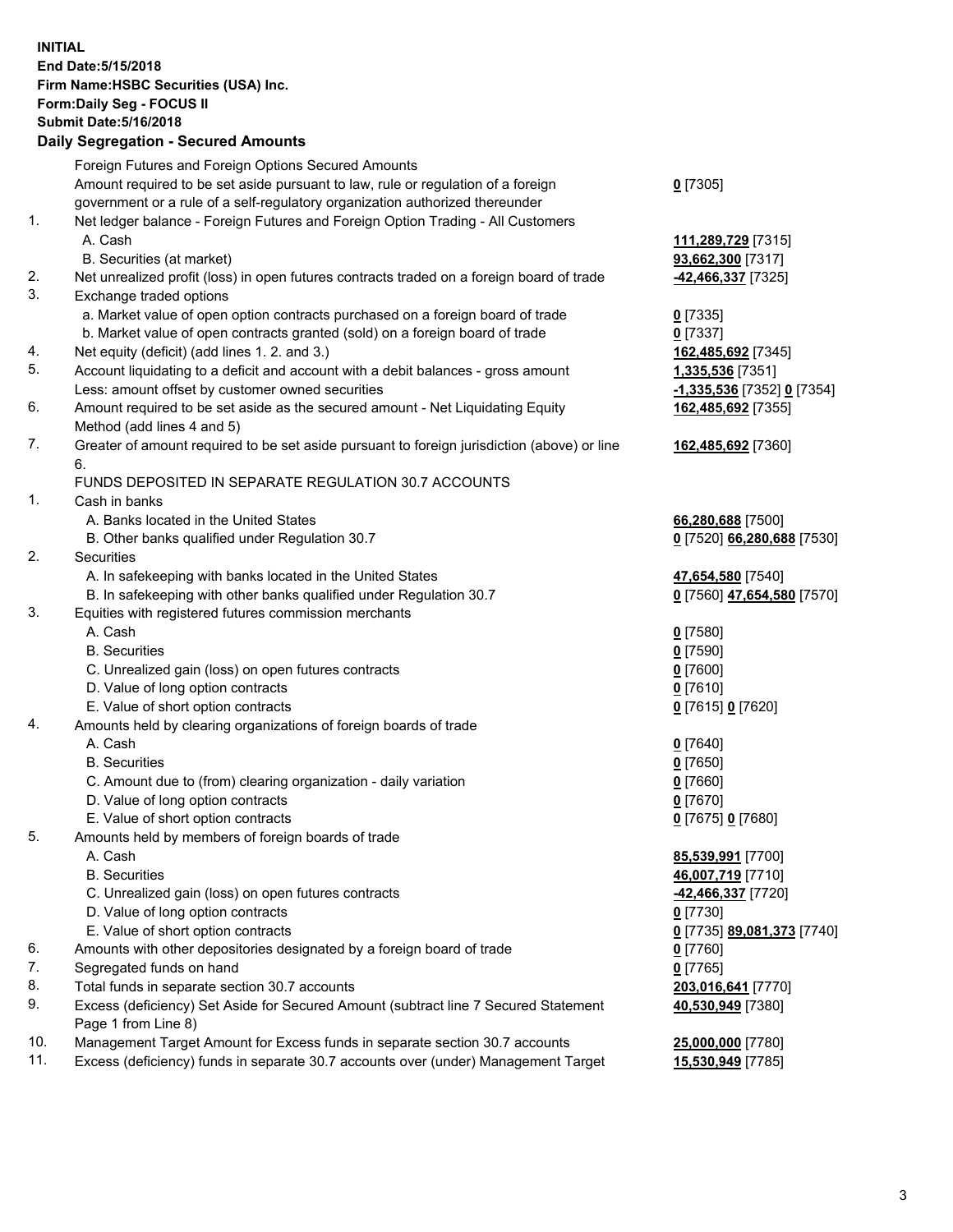**INITIAL End Date:5/15/2018 Firm Name:HSBC Securities (USA) Inc. Form:Daily Seg - FOCUS II Submit Date:5/16/2018 Daily Segregation - Segregation Statement** SEGREGATION REQUIREMENTS(Section 4d(2) of the CEAct) 1. Net ledger balance A. Cash **231,506,852** [7010] B. Securities (at market) **1,289,854,673** [7020] 2. Net unrealized profit (loss) in open futures contracts traded on a contract market **56,365,339** [7030] 3. Exchange traded options A. Add market value of open option contracts purchased on a contract market **308,463,935** [7032] B. Deduct market value of open option contracts granted (sold) on a contract market **-99,398,857** [7033] 4. Net equity (deficit) (add lines 1, 2 and 3) **1,786,791,942** [7040] 5. Accounts liquidating to a deficit and accounts with debit balances - gross amount **51,386,432** [7045] Less: amount offset by customer securities **-51,278,486** [7047] **107,946** [7050] 6. Amount required to be segregated (add lines 4 and 5) **1,786,899,888** [7060] FUNDS IN SEGREGATED ACCOUNTS 7. Deposited in segregated funds bank accounts A. Cash **30,734,319** [7070] B. Securities representing investments of customers' funds (at market) **0** [7080] C. Securities held for particular customers or option customers in lieu of cash (at market) **206,575,180** [7090] 8. Margins on deposit with derivatives clearing organizations of contract markets A. Cash **407,987,151** [7100] B. Securities representing investments of customers' funds (at market) **0** [7110] C. Securities held for particular customers or option customers in lieu of cash (at market) **1,036,713,493** [7120] 9. Net settlement from (to) derivatives clearing organizations of contract markets **2,963,100** [7130] 10. Exchange traded options A. Value of open long option contracts **308,463,935** [7132] B. Value of open short option contracts **-99,398,857** [7133] 11. Net equities with other FCMs A. Net liquidating equity **9,200,424** [7140] B. Securities representing investments of customers' funds (at market) **0** [7160] C. Securities held for particular customers or option customers in lieu of cash (at market) **0** [7170] 12. Segregated funds on hand **46,566,000** [7150] 13. Total amount in segregation (add lines 7 through 12) **1,949,804,745** [7180] 14. Excess (deficiency) funds in segregation (subtract line 6 from line 13) **162,904,857** [7190] 15. Management Target Amount for Excess funds in segregation **147,000,000** [7194]

16. Excess (deficiency) funds in segregation over (under) Management Target Amount Excess

**15,904,857** [7198]